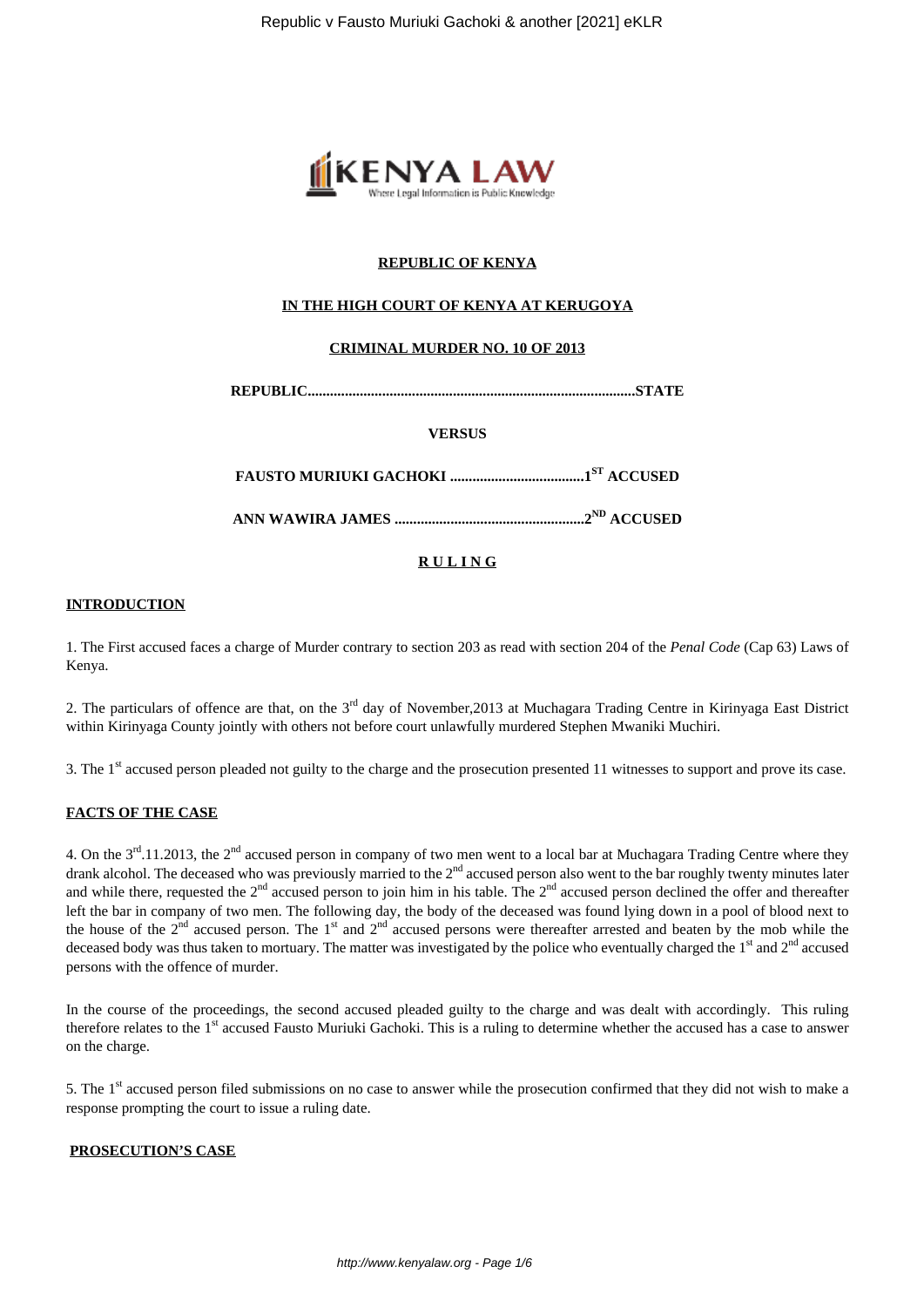**6.** PW1, Alice Wangari Muchiri **stated before the court that she is the mother of the deceased and that the 2nd accused person is her daughter in law. That on the 4th.11.2013, she was woken by the screams that came from the direction of Muchagara Trading Centre and upon inquiry, she was told that her son Mwaniki was dead. She rushed to the scene and upon reaching, saw her son lying down in a pool of blood. That she realized that he had stab wound on top of his chest and so it passed through her mind that the person who could be responsible was the 2nd accused person. She then decided to visit the house of the 2nd accused person and upon reaching, she noticed a neck chain, a baseball cap under a chair all belonging to the deceased; and that the floor appeared wet as if it had been cleaned haphazardly.**

**7. PW2, Joseph Muchiri Murige stated that the 2nd accused person was his daughter in law having married the deceased who was his son. That on the 4th.11.2013 at 6.00 a.m., a neighbour woke him up and accompanied him to Muchagara Trading Centre where upon he found his son (deceased) lying on the ground. He saw a stab wound on the right side of his neck shoulder joint and his clothes were soaked in blood. That the face of the deceased was covered by a T-shirt but nevertheless, he knew not the owner of the T-shirt. He then visited the house of the 2nd accused person and while there, saw a hat belonging to the deceased and the alleged murder weapon. He further informed court that, that was the day he first saw the 1 st accused person and that people did allege that the T-shirt that was used to cover the face of the deceased belonged to him.**

**8.** PW3, Isaak Kabengi Ndambiri informed court that he is the chief of Thumaita Location, Kirinyaga East Sub- County. He informed court that he knew both the accused persons and equally the deceased; and that on the material day, he received a call from the assistant chief Julius Gucho informing him of the incident at **Muchagara Trading Centre. That he decided to go to the scene and upon reaching, found a large crowd beating the two accused persons herein; at that time, he decided to call the O.C.S Kianyaga for reinforcement. That when the police arrived, he handed the body to them and then (together with police officers) proceeded to the house of the 2nd accused person upon which he saw a cap, a knife and presence of blood on the floor which the police scooped for further investigations.**

**9.** PW 4, Cyrus Kinyua Ndwiga stated that the he is the assistant chief of Thumaita Sub location and that on the material day, he received a call from the area chief, PW3 informing him that there was a dead body at Muchagara **Trading Centre; and that two people had been arrested by the public. That PW3 requested him to go assist him maintain some order and so upon reaching the scene, he saw a body lying down and the face was covered by a blue stripped T-shirt.**

10. PW 5, Zakaria Muruiki Murige did state that on the material day, while having gone to buy cigarettes, he received a call informing him to go identify a body that was lying near a butchery at **Muchagara Trading Centre**. Upon reaching, he saw that the body was covered with a T-shirt; he thus uncovered it and that many people came claiming that the said T-shirt belonged to the 1st accused person. At this point, people went to the home of the  $1<sup>st</sup>$  accused person and then brought him to where the body was. He then decided to inform PW2 of what was happening.

**11.** PW 6, Patrick Kinyua Gichuki informed court that he operated a shop at **Muchagara Trading Centre and that the deceased was his cousin. That he saw PW2 and PW4 pass by his shop and after about thirty minutes, he heard screams and upon getting out to see wat was happening, he saw many people milling around. He did manage to see a body lying on the ground near the road and upon proper scrutiny, saw that it was covered with a T-shirt which was blue in colour with had white stripes. It's at this time that he recognized the deceased and equally realized that the T-shirt belonged to the 1st accused person since he had seen him many times in it. That during this time, the mob was thoroughly beating the accused persons and so the police were called in to normalize the situation.**

**12.** PW 7, JuliusWambugu Muchira stated that he is the assistant chief at Keriru Sub – Location and that he knew the accused persons and equally the deceased since they hailed from his area of jurisdiction. That on the material day while at home preparing to go to the office, he received a call from one Mugo, a resident of **Muchagara Trading Centre informing him that a body had been found near Murani butchery. He then proceeded to the scene and found a crowd seriously beating the accused persons; and further also saw the body of the deceased lying in a pool of blood. That he had an injury on the right side of the neck and was covered with a T-shirt on the head and neck. The T-shirt was blue with white stripes and that it belonged to the 1st accused person since he had seen him wear it on Sunday at the Muchagara Trading Centre and further that he had not seen any person with a similar T-shirt. After all that, he went to the house of the 2nd accused person and saw blood stains on the floor and a black baseball cap belonging to the deceased.**

13. PW8, Dr. Ndirangu Karomo testified that he did a post mortem on the body and thereafter formed an opinion that the cause of death was cardio pulmonary arrest caused by massive internal hemorrhage secondary to the injury (stab) wound. He then filled and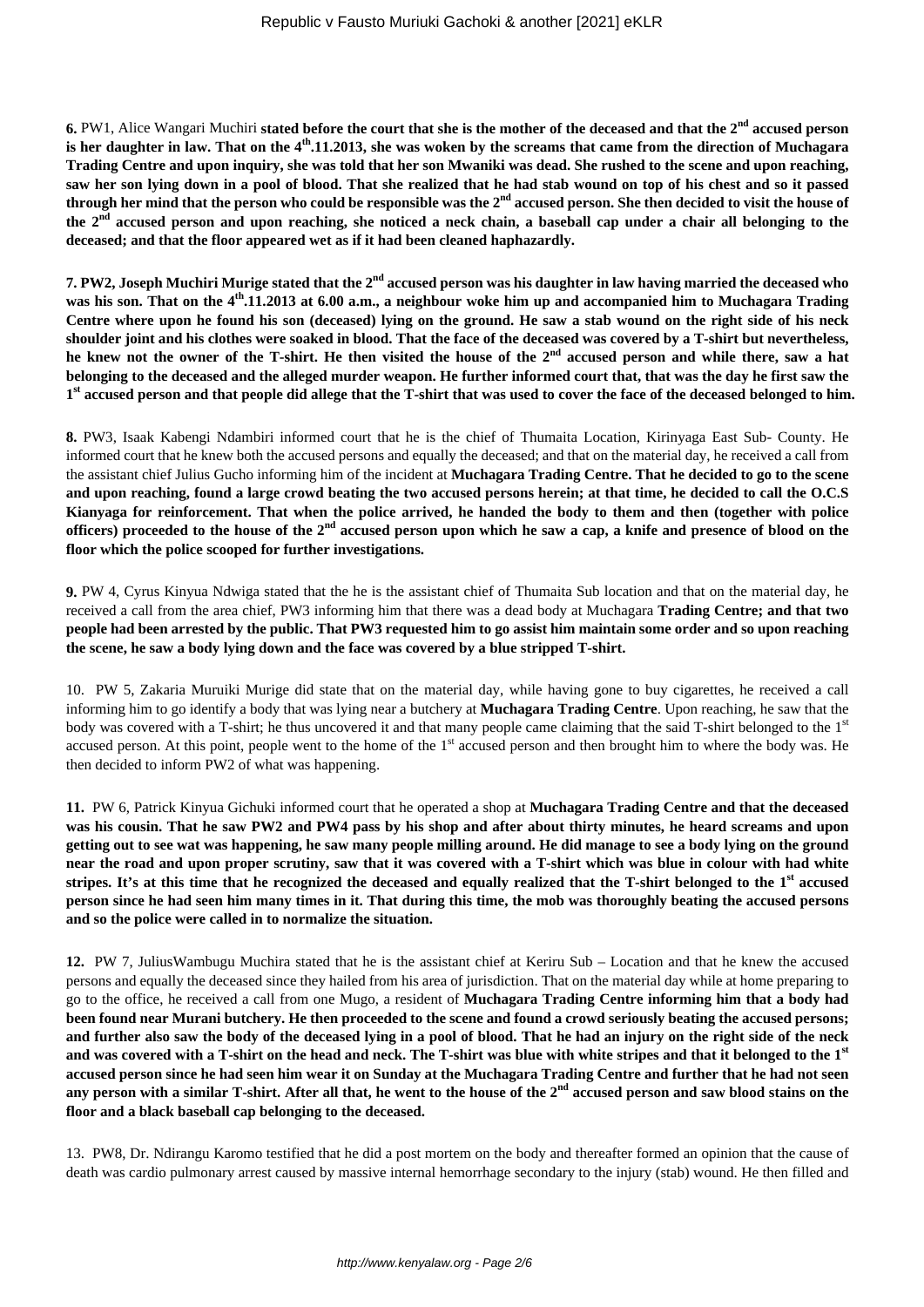signed the post mortem form and then proceeded to produce it before the court as an exhibit.

14. PW9, Dr. Joseph Thuo testified that, he worked as a psychiatrist at Embu County Referral Hospital and that on the 8<sup>th</sup>.11.2013, the D.C.I did present to him the two accused persons herein as murder suspects and so he was requested to examine their mental status. He found that both the accused persons were normal and intelligent to stand trial and so he proceeded to produce the report before the court.

15. PW10, Henry Kiptoo Sang testified that he is a government analyst based at the government chemist in Nairobi. He confirmed that they received at their laboratory in Nairobi a knife, blood sample of the deceased, and that of the  $1<sup>st</sup>$  and  $2<sup>nd</sup>$  accused persons, a blue T-shirt and cotton gauze collected from the house of the  $2<sup>nd</sup>$  accused person upon which he was requested to examine the items and further analyse the D.N.A. and establish the relationship. That he found that the knife, shirt and the cotton gauze were stained with human blood. After conducting the analysis, he concluded that the D.N.A generated from the knife, shirt and cotton gauze all matched those of the deceased and therefore produced the same as an exhibit before the court.

**16.** PW 11, Martin Mwarabu did state that he used to work for the D.C.I but then exited to work at the presidency. That he was instructed to take over the investigations from the O.C. S C.I.P. Obonyo. That he was informed that a murder had happened at the **Muchagara Trading Centre and there were two suspects who had been seriously assaulted by the public; he proceeded to attend the post mortem conducted by PW8 at Kibugi Funeral Home where a post mortem was filled then handed over to him and then proceeded to charge the 1st and the 2nd persons in court.**

The prosecution closed its case after the testimony of PW11.

#### **DEFENCE SUBMISSION**

17. The defence submitted that the prosecution had failed to prove prima facie case against the  $1<sup>st</sup>$  accused person to warrant him to be put on his defence.

18. That the  $2<sup>nd</sup>$  accused did admit to having perpetrated the offence when the facts of the case were read unto her and she confirmed that they were correct.

19. That there was no evidence adduced by the prosecution pointing at the  $1<sup>st</sup>$  accused person or directing that the  $1<sup>st</sup>$  accused ever participated in any way in the murder of the deceased.

20. That the  $1<sup>st</sup>$  accused person was linked to the case simply because there was a T-shirt that the mob suspected to belong to him. And further that the description of the T-shirt left a lot to be desired since the same was not properly and specifically described it being a serious murder exhibit; further that, the same T-shirt was never subjected to any analysis to determine its owner.

21. That the mere evidence that a T-shirt was at the scene of the crime that resembles the one the  $1<sup>st</sup>$  accused wore with no conclusive evidence was dangerous.

22. Having considered the prosecution's evidence and the submissions, the main issue for consideration is whether the prosecution have discharged the burden of establishing a prima facie case to warrant this court to call upon him to give his defence.

### **ANALYSIS AND DETERMINATION**

23. In criminal trials, the burden of proof is always on the prosecution; a trial court is therefore enjoined by law to determine whether at the conclusion of the prosecution case there exists a *prima facie* case against the accused. **Lord Parder C.J** in the case of **Sanjil Chattai v The State [1985] 39 WLR 925** stated thus:

"A submission that there is no case to answer may properly be made and upheld:

(a) When there has been no evidence adduced by the prosecution to prove an essential element in the alleged offence.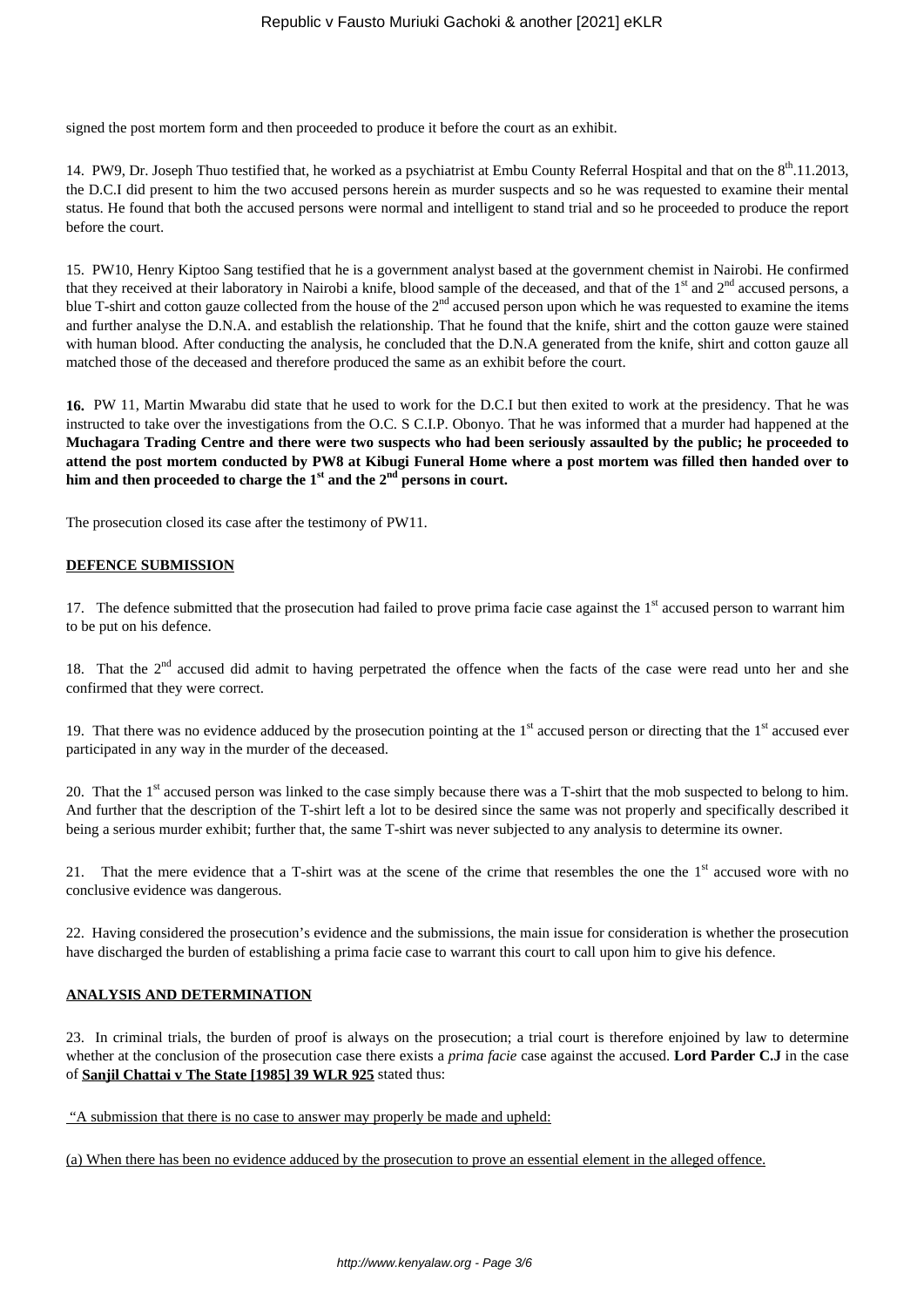(b) When the evidence adduced by the prosecution has been so discredited that no reasonable tribunal could safely convict on it."

24. In **Bhatt v Republic [1957] EA 332 – 334 & 335** to define what constitutes a prima facie case. The court of Appeal of Eastern Africa stated thus:

"Remembering that the legal onus is always on the prosecution to prove its case beyond reasonable doubt, we cannot agree that a prima facie case is made out if, at the close of the prosecution case, the case is merely one which on fully consideration might possibly be thought sufficient to sustain a conviction.

This is perilously near suggesting that the court would not be prepared to convict if no defence is made, but rather hopes the defence will fill the gaps in the prosecution case.

Nor can we agree that the question whether there is a case to answer depends only on whether there is some evidence irrespective of its credibility or weight, sufficient to put the accused on his defence.

A mere scintilla of evidence can never be enough, nor can any amount of worthless discredited evidence."

25. In the same breadth, **Udoma JSC** of Nigeria Supreme Court in the case of **Daboh & Another v State [1977] 5SC 122 at 129** discussed the issue when a no case submission may be upheld in the following passage:

"Before, however embarking upon such exercise, it is perhaps expedient here to observe that it is a well-known rule of criminal practice, that on a criminal trial at the close of the case for the prosecution, a submission of no prima facie case to answer made on behalf of an accused person postulates one of the two things or both of them at once:

Firstly, such a submission postulates that there has been throughout the trial no legally admissible evidence at all against the accused person on behalf of whom submissions has been made linking him in any way with the commission of the offence with which he has been charged which could necessitate his being called upon for his defence.

Secondly,….that whatever evidence there was which might have linked the accused person with the offence has been so discredited that no reasonable court can be called upon to act on it as establishing criminal guilt in the accused person concerned; and in the case of a trial by jury that the case ought therefore to be withdrawn from the jury and ought not to go to them for a verdict.

26. Therefore, when a submission of no prima facie case is made on behalf of an accused person, the trial court is not thereby called upon at that stage to express any opinion before it. The court is only called upon to take note and to rule accordingly that there is before the court no legally admissible evidence linking the accused person with the commission of the offence with which he is charged.

27. If the submission is based on the discredited evidence, such discredit must be apparent on the fact of the record. If such is not the case, then the submission is bound to fail."

28. **Section 203** of the **Penal Code (Chapter 63 of the Laws of Kenya)** defines the offence of murder and requires proof of the following ingredients if the offence of murder is to be established:

i. malice aforethought on the part of the accused,

ii. death of the deceased,

iii. the cause of the death by an unlawful act or omission on the part of the accused.

29. The prosecution proved the death of the deceased through evidence of PW8 who identified the body of the deceased for postmortem purposes; PW8 produced the post mortem report confirming the death of the deceased herein.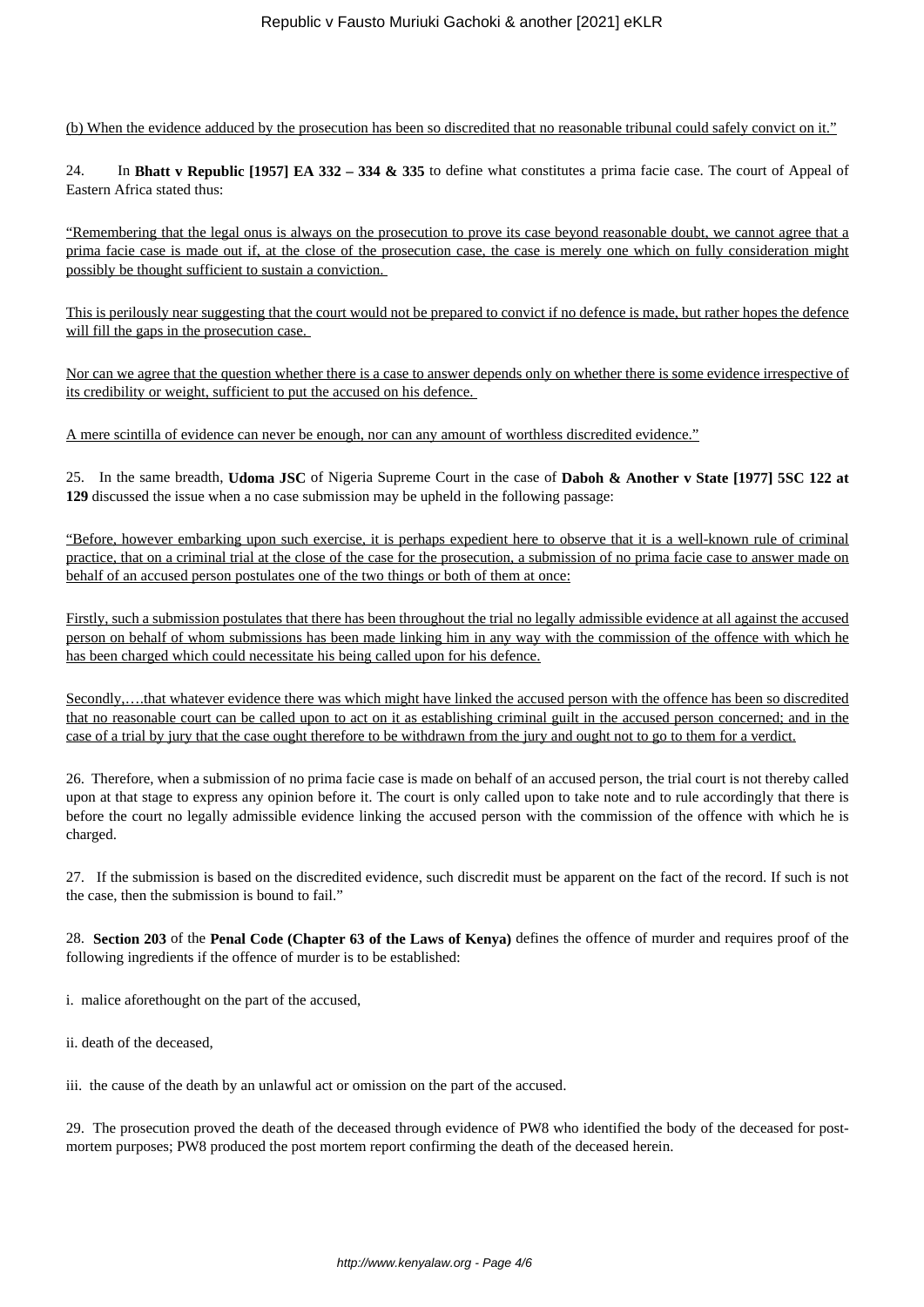30. The second ingredient is whether the accused committed the unlawful act or omission which caused the death of the deceased. The deceased according to PW8, Dr. Karomo who performed post mortem on the deceased formed an opinion that the cause of death was cardio pulmonary arrest caused by massive internal hemorrhage secondary to the injury (stab) wound. On the court record notes on page 187 Line 6 that:

…. secondary to the injury (stab wound) ….and further, page 189 Line 8…. there was no other injury other than the one I have indicated.

31. This therefore denotes the fact that the deceased herein did succumb to the injury inflicted by the stab injury. In the absence of any evidence showing that the deceased died of some other causes different from the stab wound, it is reasonable to draw an inference that he died as a result of the bodily harm inflicted on the  $3<sup>rd</sup>$ .11.2013 which from the court record, has already been admitted to by the  $2<sup>nd</sup>$  accused person.

32. This court must work with the evidence provided. The evidence provided to this court is incapable of assisting this court to make a finding that the case for the prosecution warrants the 1<sup>st</sup> accused to be put on his defence. Defence cannot be expected to fill in the gaps for the prosecution's case.

33. **In Public Prosecution vs. Zainal Abidin B. Maidin & Another** court stated that:

*"It is also worthwhile adding that the defence ought not to be called merely to clear or clarify doubts….. It is the duty of the Prosecution to prove the charge against the accused beyond reasonable doubt and the court is not entitled merely for the sake of the joy of asking for an explanation or the gratification of knowing what the accused have got to say about the prosecution evidence to rule that there is a case for the accused to answer."*

34. This recognizes the constitutional right of an accused person to be presumed innocent until proven guilty. The right to fair trial under Article 50 of the Constitution gives an accused person the right not to give incriminating evidence and the right to remain silent. It is well settled that the legal burden of proof in criminal matters never leaves the prosecution's backyard. In the case of **H.L. (E) Woolmington -v- DPP 1935 AC 462 PP 481** held as follows on the law on legal burden of proof in criminal matters-

"Throughout the web of the English criminal law one golden thread is always to be seen, that is, the duty of the prosecution to prove the prisoner's guilt………….. no matter where the trial, the principle that the prosecution must prove the guilt of the prisoner is part of the common law of England and no attempt to whittle it down can be entertained.

35. The prosecution called eleven (11) witnesses none of whom witnessed the killing of the deceased. The investigation officer brought the  $1<sup>st</sup>$  accused to court simply because the members of the public suspected him, that the he was last seen with the  $2<sup>nd</sup>$ accused person and further that the T-shirt that was used to cover the deceased allegedly belonged to him. It was upon the investigating officer to conduct investigations to determine whether that suspicion was based on evidence that could support a conviction. Suspicion no matter how strong can never form a basis of convicting an accused person. There was no evidence tabled by the prosecution pointing a finger at first accused as having committed the murder.

36. The prosecution lay capital on an alleged T-shirt found on the deceased and the fact that the  $2<sup>nd</sup>$  accused person had been seen with the 1<sup>st</sup> accused person prior to the murder of the deceased. There was no evidence adduced before this court to connect this Tshirt to the 1<sup>st</sup> accused person and further to the death of the deceased. No witness was called to positively identify the T-shirt as belonging to the 1<sup>st</sup> accused. Identification by its colours is insufficient. There can be several other T-shirts with the same colours. The evidence of the T-shirt is insufficient to prove the guilty of the accused.

# **CONCLUSION**

37. In my considered view the evidence tendered by the prosecution abounds several doubts and in light of this:

- i. The prosecution has failed to establish a *prima facie* case warranting the accused to be called upon to defend himself.
- ii. The  $1<sup>st</sup>$  accused has no case to answer.